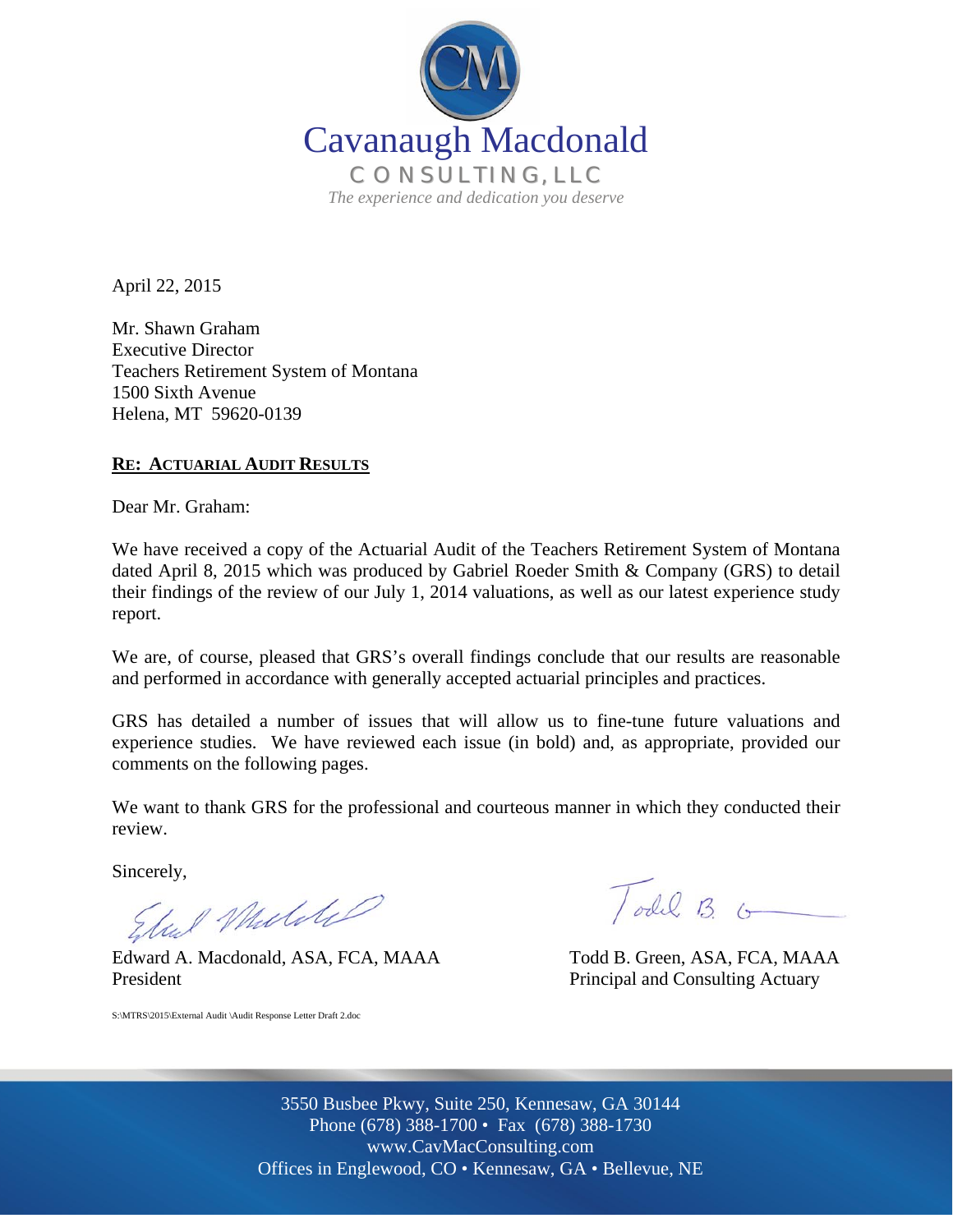

#### **Actuarial Assumptions**

*GRS recommends that the retained actuary include more detail regarding the "exposures" underlying the assumptions as part of the next experience study. This additional detail will allow the reader to better understand the credibility of the proposed assumption changes.* 

We will consider this comment for our next experience study.

*GRS recommends that the retained actuary analyze the demographic experience separately for males and females in future experience studies to demonstrate that gender-neutral assumptions are appropriate for MTRS or provide a rationale for combining the groups.* 

We will consider this comment for our next experience study.

*The retained actuary needs to correct the statement of the mortality assumption for healthy male annuitants in one of the following ways: (1) correct the statement of the mortality assumption in future actuarial communications to appropriately identify the underlying mortality rates, or (2) perform a corrected mortality analysis based on the correct underlying mortality rates.* 

We will correct the statement of the mortality assumptions in our next report.

*As part of the next actuarial experience study, we recommend that the retained actuary consider the applicability and appropriateness of a "generational" mortality assumption to eliminate the need to periodically update the "static" mortality assumption to include margin for future mortality improvement.* 

We will have considered this in past experience studies and will continue to consider this in future experience studies.

*In light of the recent increases in member contribution rates and the introduction of less valuable benefits for new members, we recommend that the retained actuary closely monitor the assumption for "Retaining Membership in the System Upon Vested Termination" and include a detailed analysis in the next actuarial experience study report.* 

We will consider this in our next experience study.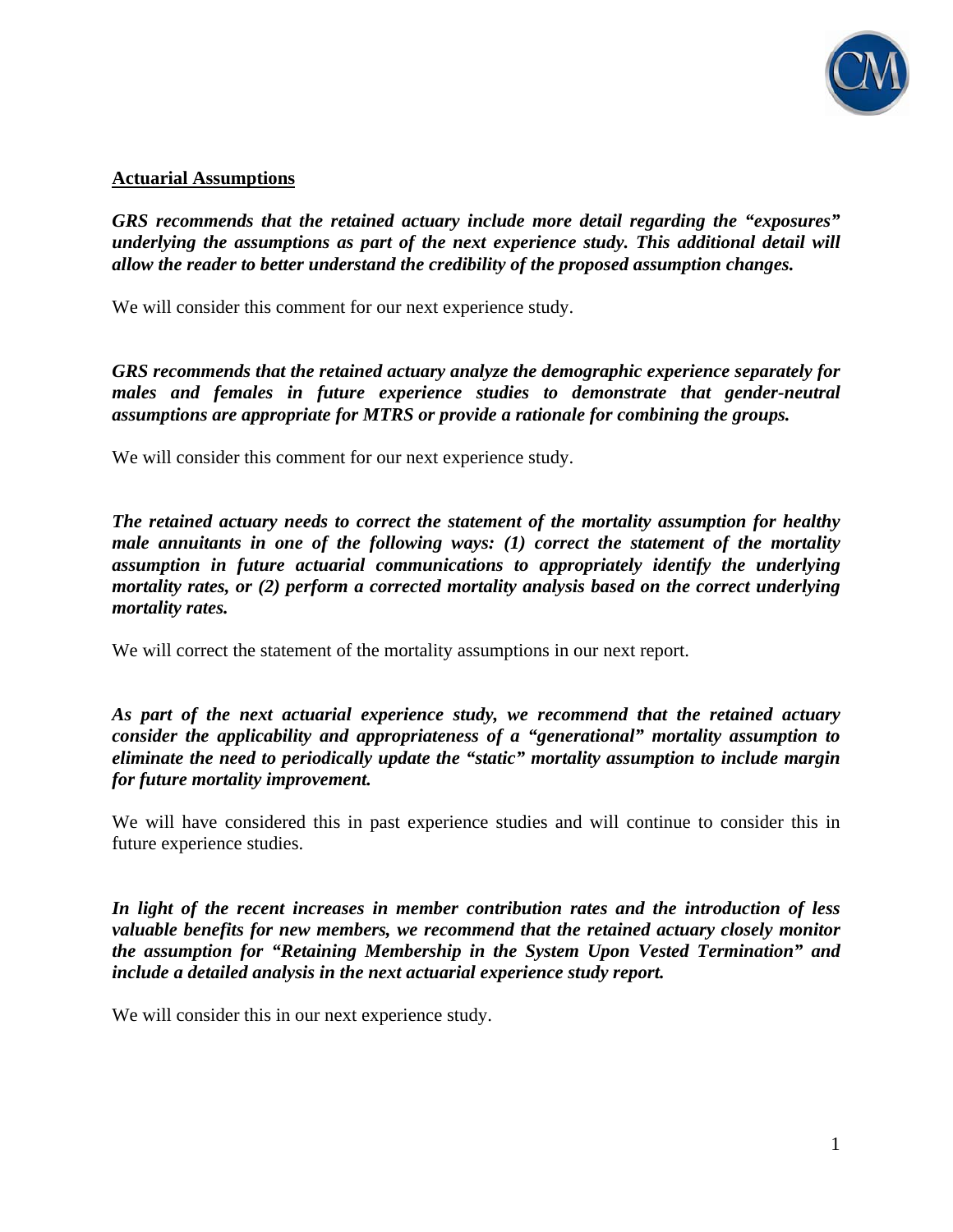

# **Actuarial Methods and Funding Policy**

*In general, we believe that the actuarial methods and funding policy are reasonable for MTRS and appropriately applied. We do recommend that the retained actuary update the application of the actuarial cost method to align the calculation of the projected compensation and the total present value of plan benefits so that the normal cost rate reflects the most appropriate allocation of plan costs over future compensation.* 

We do not agree with the method that GRS is suggesting. In our opinion that method would over charge the normal rate since the normal rate calculated by us is applied to total payroll. For the suggested method to work accurately our normal rate would have to be applied to payroll for those that are in the system at the valuation date. That is to say under the method recommended the normal rate should not be applied to the salaries of those people who are hired during the year and are replacing those people who leave the system.

### **Actuarial Valuation Results**

*Given the conditional nature of portions of the contributions to MTRS, we recommend that the retained actuary clearly state the level of contributions included in the calculation of the amortization period including which contributions are assumed to change, if any, during the calculated period.* 

We will consider this in our next valuation.

*In the next actuarial valuation, we recommend that the retained actuary incorporate the following enhancements into their valuation of active participants: correctly reflect the proportion of members that are assumed to take a refund of contributions upon termination and appropriately reflect the three-year COLA deferral period for Tier 2 members.* 

We will do this in our next valuation. These changes will produce a minimal reduction in the liabilities of the System.

### **Content of Valuation Report**

*In order to improve the ability of the report to communicate the assumptions, methods and plan provisions incorporated into the actuarial valuation of MTRS, we recommend that the retained actuary incorporate the noted enhancements to future actuarial valuation reports.* 

We will consider this in our next valuation.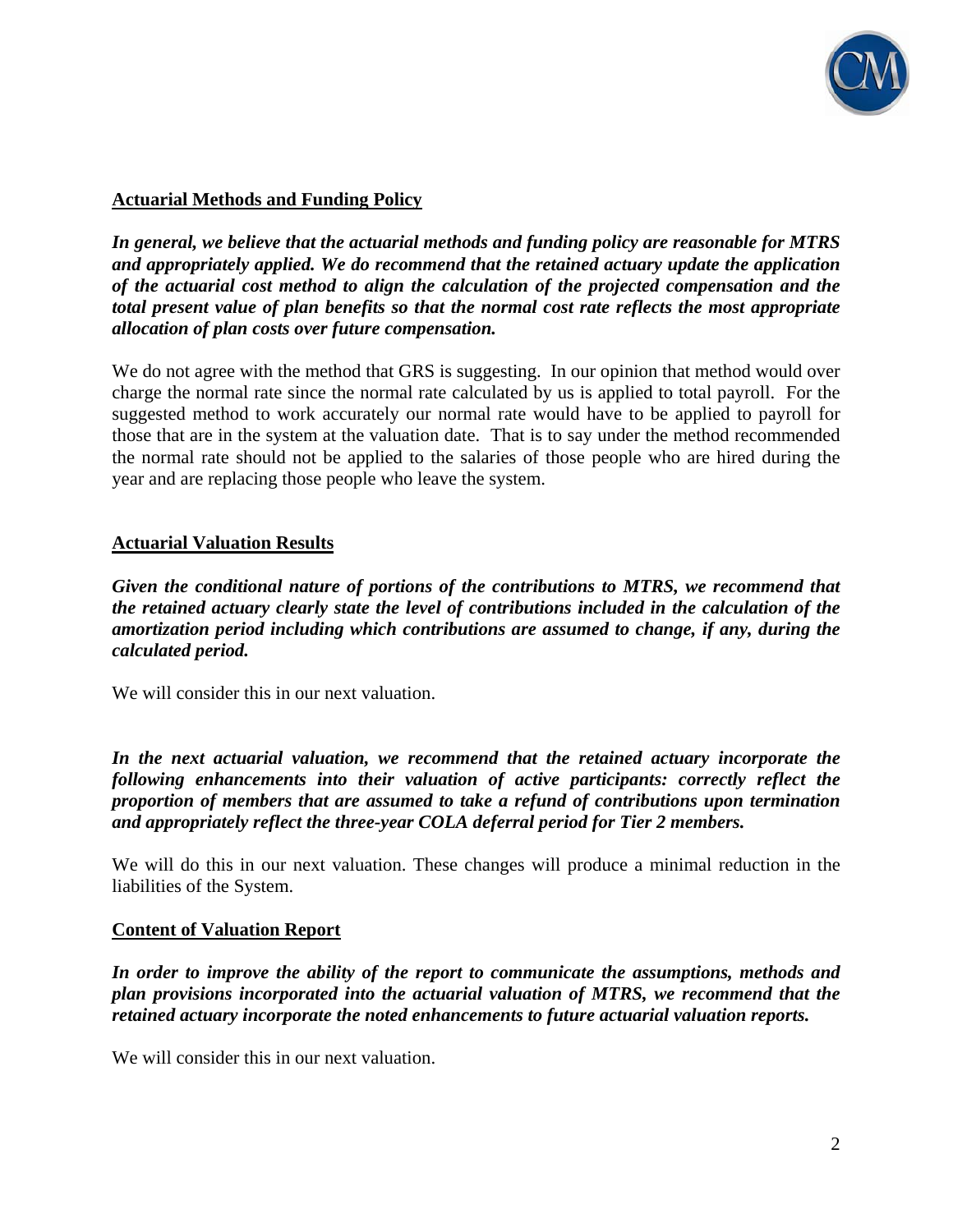

## **Adequacy of Actuarial Factors**

*In general, the actuarial factors provided to MTRS by the retained actuary are reasonable and consistent with the actuarial valuation assumptions adopted by the Board on May 13, 2010. We recommend incorporating salary increases that are assumed to occur between the purchase date and the projected retirement date into the cost of service purchases in order to align the cost of service purchases better with the actuarial assumptions. We also recommend that the Certain and Life Optional Form factor methodology be verified before releasing the updated factors based on the newly adopted assumptions.* 

We were in the process of changing the certain and life optional forms of payment prior to the audit being performed. The changes in the determination have to do with mortality during the deferral period and will be minor in nature.

The only precise way to determine the purchase of service is to perform the calculation at retirement when all facts are known. When allowing an employee to purchase service prior to retirement future salary increases are just one factor of many. While we may consider this in future updates to the calculation of service purchase we are comfortable with our method at this time.

*We recommend that the retained actuary update the assessment of the investment return assumption in the next experience study report to better reflect the requirements of the newly adopted ASOP No. 27.* 

We will consider this in future experience studies.

*Postretirement Benefit Increases for Tier 2 Members* **– All retirees are eligible for postretirement benefit increases after being retired for three years. This three-year deferral was appropriately incorporated into the actuarial valuation for Tier 1 members. However, the postretirement benefit increases were assumed to commence immediately following retirement in the actuarial valuation for Tier 2 members. The actuarial valuation should be corrected to appropriately reflect the three-year COLA deferral period for Tier 2 members.** 

We will make this change in the next valuation. This change will produce a minimal reduction in liabilities.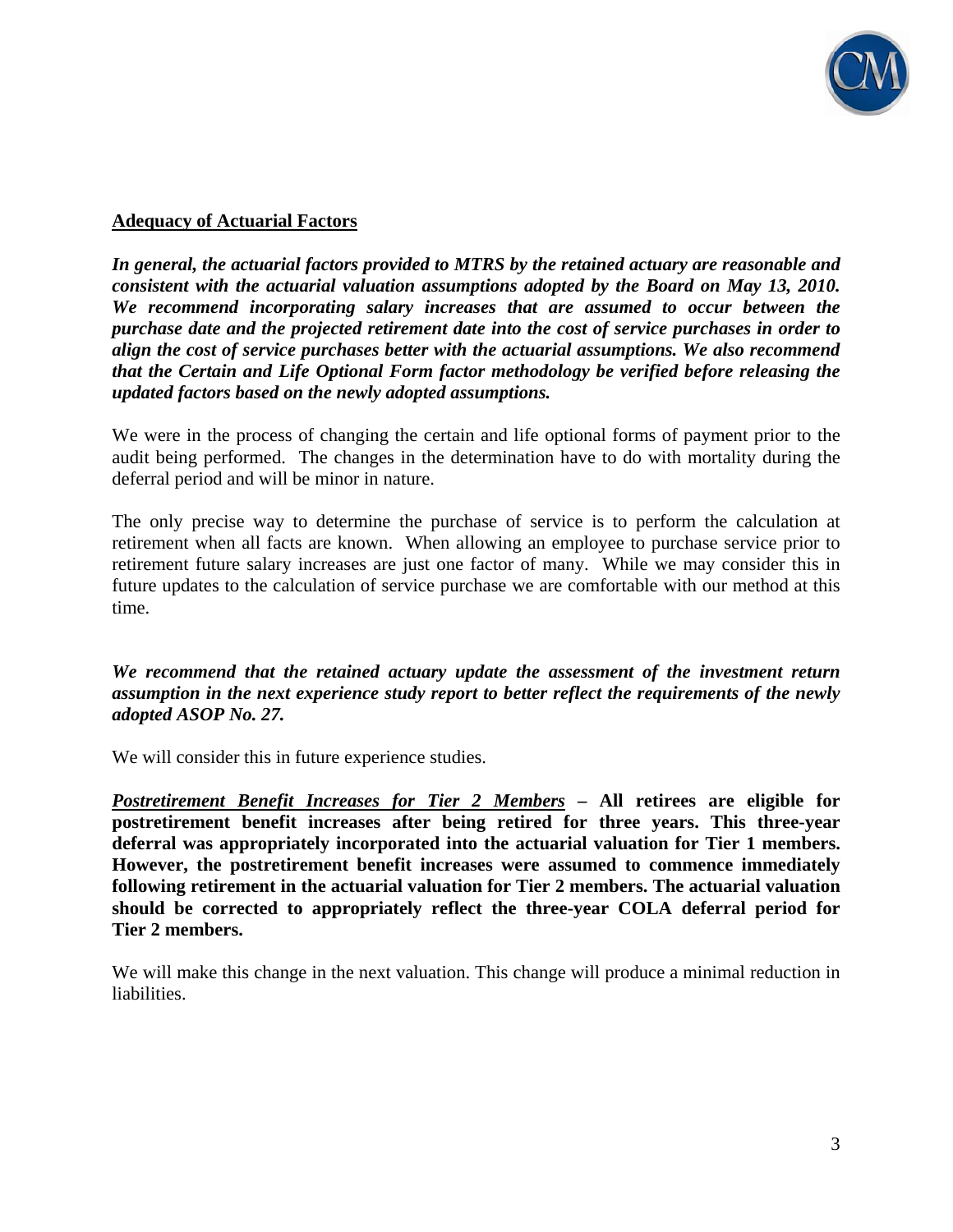

*Minor updates to Valuation Coding* **– We noted a few additional corrections that we believe should be incorporated into the next actuarial valuation by the retained actuary. Each of these changes should have very little impact of the results of the actuarial valuation:** 

**The 0.63% load applied to the projected retirement benefits of university members "to account for the larger than average annual compensation increases observed in the years immediately preceding retirement" should not be applied to benefits expected to be paid to university members on account of death, disability and termination (prior to retirement eligibility).** 

**The actuarial valuation should be updated so that the assumed rate of retirement for university members at age 60 is 8.50% as stated in the actuarial valuation report.** 

**The actuarial valuation should be updated to reflect the fact that vested terminations are only covered by the \$500 death benefit for the one year following their termination and, once again, when the terminated member commences their deferred retirement annuity (they are not covered during the deferral period). Additionally, only the portion of the terminated members that are assumed to "retain membership in the system" should be covered by the \$500 death benefit after termination.** 

**The current valuation coding is using a benefit multiplier of 1.67% to calculate the plan benefits, where applicable. We recommend that the retained actuary update the valuation coding to use a benefit multiplier closer to the true multiplier of "one-sixtieth".** 

We will make all the recommended "Minor Updates to Valuation Coding". These changes will result in a minimal reduction in the liabilities.

*Postretirement Benefit Increases – The summary of assumptions in the actuarial valuation report currently includes a thorough description of the assumed postretirement benefit increases for Tier 1 members. We recommend that the summary of assumptions be enhanced to also describe the assumed postretirement benefit increases for Tier 2 members.* 

We will make this change in the next valuation.

**Part-time Employees – The retained actuary modifies the data for part-time employees (those that earn more than \$1,000) in order to calculate a more reasonable actuarial liability for these members. We believe that the retained actuary's methods are reasonable. However, we recommend that the summary of assumptions be enhanced to describe the modifications made to the data for part-time employees.** 

We will make this change in the next valuation.